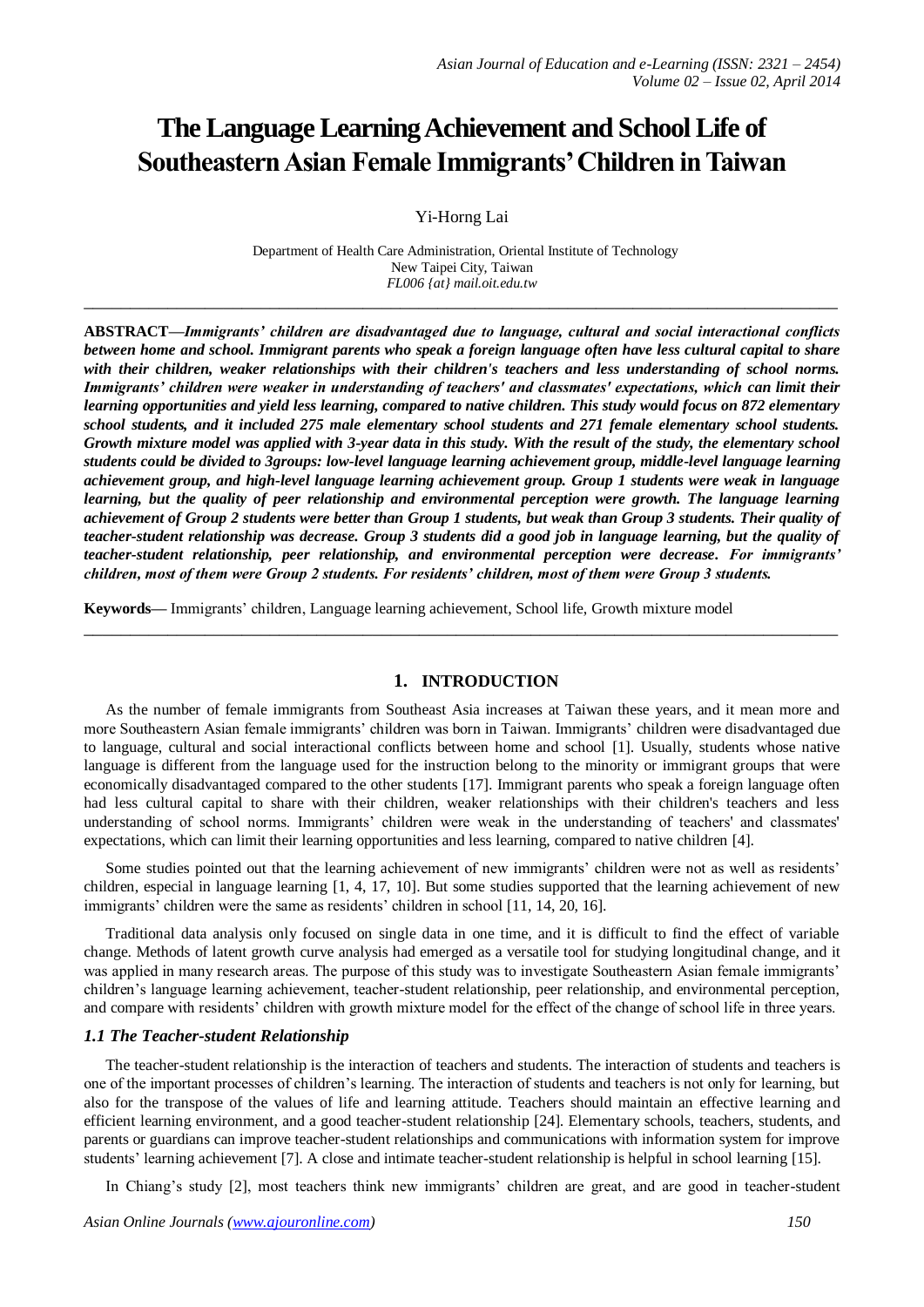relationship. Chen [6] adopted purposive sampling to select 331 southeastern Asian female immigrants' children from third-grade to six-grade in the academic year of 92, and find Asian female immigrants' children are well in teacherstudent relationship. Nurturing quality relationships between and among both teachers and peers may hold promise for enhancing learning [19]. Teachers' attitude is helpful in the success of the students' performance [18].

In Chin and Yu's study [3], the children of Southeast Asian immigrant mothers gained significantly lower scores for academic performance and teacher-student relationship than did the adolescents of native Taiwanese mothers. After interview four southeastern Asian female immigrants' children, Chen [5] point out that immigrants' children are weak in teacher-student interaction.

#### *1.2 The Peer Relationship*

The socialization of children is not only dependent on the assist of parents, but also peer group. Children can learn social skills, establishment of self-concept, and get a sense of security and comfort with the interaction of friends or classmates. In a school, students come from different family, and their socioeconomic background, habits, and concept are different. In the process of intricate interaction, secondary peer group be formed gradually. If the children adjustment well in the environment, it is helpful in socialization for children. If the children adjustment not well and conflict in the environment, it would become the obstacles on the children's school life.

Nurturing quality relationships between and among both teachers and peers may hold promise for enhancing learning [19]. Peers' understanding is helpful in the success of the students' performance [18]. Although the computer-assisted learning environment could help students to learn more quickly and conveniently, it is better for students to learn with peer relationship [12].

#### *1.3 The Environmental Perception*

The school is not only the place for learning knowledge, but also for life and feeling share. The relationship of interaction is generated in this place. The atmosphere that children feel in the school effect children's learning process and learning achievement strongly. Chen [5] fined that Asian female immigrants' children are well in environmental perception.

Summarize, the school life include children's interaction with teachers and peer group in the learning environment. This study focus on the new immigrants' children's teacher-student relationship, peer relationship, and environmental perception.

## **2. MATERIALS AND METHOD**

This study focused on the language learning achievement and the school life of Southeastern Asian female immigrants' children. The research framework was as Figure 1. The school life included teacher-student relationship, peer relationship, and environmental perception.



**Figure 1:** Conceptual Framework of This Study

## *2.1 Research Data*

The research data was got from Wu's study [21] in the Survey Research Data Archive (SRDA) provided by the Academia Sinica in Taiwan. Wu's study was finished in July 31, 2007, and built the database of "The transected and longitudinal study of the southeast Asian immigrant women's parent-teacher interaction, children's self-efficacy, and school life in Taiwan". The research data was parts of this database.

The research data was got from three highest degree of urbanization regions that high ration of the number of new immigrant women marriage accounted for the proportion of total marriages in 2003 in Taiwan: New Taipei City, Taoyuan County, and Taichung City, and the three lowest degree of urbanization regions that high ration of the number of new immigrant women marriage accounted for the proportion of total marriages in 2003 in Taiwan: Yunlin County,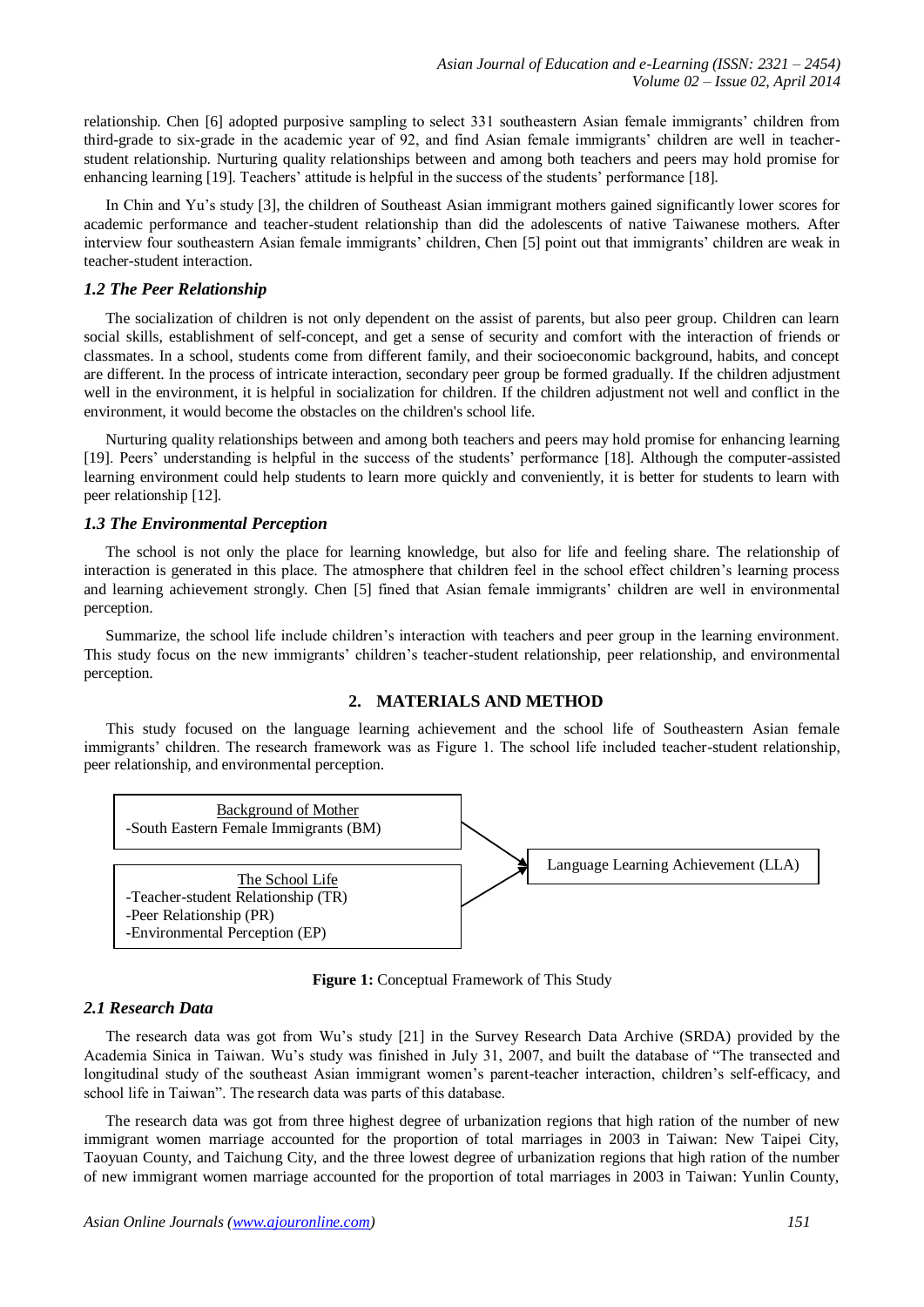Pingtung County, and Penghu County. 150 southeastern Asian female immigrants that children study in elementary school were sampled in these six regions. The number of residents was the same as the number new immigrants in each region. The data was got one time one year in three years from 2005 to 2007.

There are 1554 records that include 777 new immigrants' records and 777 residents' records in Wu's study (2010). This study focus on 872 records that without missing value in 3-year language learning achievement. The missing value in these 872 records would be estimate with expectation-maximization (EM) in IBM SPSS 22.

The language learning achievement (LLA) in Wu's study [21] and this study was calculated with Equation 1. It was converted into the relative position of each subject's rank in the class. It could avoid the effect of class sizes on the rank. The language learning achievement in this study was calculated with Equation 1.

$$
LLA = 1 - \frac{Rank}{Class Size}
$$
 (Equation 1)

## *2.2 Research Tools*

The school life included teacher-student relationship, peer relationship, and environmental perception [21]. The questionnaire of school life was being built in Huang's study [13].

| <b>Table 1:</b> Items for the Teacher-student Relationship (TR) |                                                  |  |
|-----------------------------------------------------------------|--------------------------------------------------|--|
| <b>Item</b>                                                     | <b>Ouestionnaire</b>                             |  |
| TR01                                                            | I often get the teacher's praise.                |  |
| TR02                                                            | I will take the initiative to help the teachers. |  |
| <b>TR03</b>                                                     | I like to talk with teachers.                    |  |
| <b>TR04</b>                                                     | When teacher quiz me, I would answer seriously.  |  |

Items for the teacher-student relationship (TR) were as Table 1. There were 4 items for TR. The questionnaire was answered with 5 Likert scale for measuring the relationship of the interaction of teachers and students in campus. TR is the attitude of interaction of teachers and students. The more scores mean the more positive attitude of teacher-student relationship.

Items for the peer relationship (PR) were as Table 2. There were 8 items for PR. The questionnaire was answered with 5 Likert scale for measuring the relationship of the interaction of classmates and classmates in campus. PR is the attitude of interaction of students and students. The more scores mean the more positive attitude of peer relationship.

| <b>Table 2:</b> Items for the Peer Relationship (PR) |                                                       |  |
|------------------------------------------------------|-------------------------------------------------------|--|
| <b>Item</b>                                          | <b>Questionnaire</b>                                  |  |
| <b>PR01</b>                                          | I am willing to share everything with classmates.     |  |
| PR <sub>02</sub>                                     | When I'm in trouble, my classmates would help me.     |  |
| PR <sub>03</sub>                                     | I would play with classmates.                         |  |
| <b>PR04</b>                                          | It is funny that play with classmates.                |  |
| PR <sub>05</sub>                                     | It makes me happy that live together with classmates. |  |
| PR <sub>06</sub>                                     | The classmates would like let me join in play game.   |  |
| PR <sub>07</sub>                                     | I would like to work together with classmates.        |  |
| <b>PR08</b>                                          | Classmates would like to work together with me.       |  |

Items for the environmental perception (EP) were as Table 3. There were 9 items for EP. The questionnaire was answered with 5 Likert scale for measuring the attitude of the feeling of environment. The more scores mean the more positive attitude of environmental perception.

|                  | <b>Table 3:</b> Items for the Environmental Perception (EP)      |  |  |
|------------------|------------------------------------------------------------------|--|--|
| <b>Item</b>      | Questionnaire                                                    |  |  |
| EP <sub>01</sub> | I like school.                                                   |  |  |
| EPO2             | I like go to school.                                             |  |  |
| EP <sub>03</sub> | I like learn new knowledge.                                      |  |  |
| EP <sub>04</sub> | I think the teachers in the school are very good.                |  |  |
| EPO5             | The teaching aids in subject classroom are helpful for my study. |  |  |
| EP <sub>06</sub> | I think the teachers are fair in reward and punishment           |  |  |
| EP <sub>08</sub> | I like study in subject classroom.                               |  |  |
| EP <sub>09</sub> | I like the play equipment and sports facilities in school.       |  |  |

The scale reliability of the questionnaire, mean, and variance in this study was as Table 4. The Cronbach's α of TR, PR, and EP all above .80, and they were good in internal consistency [8].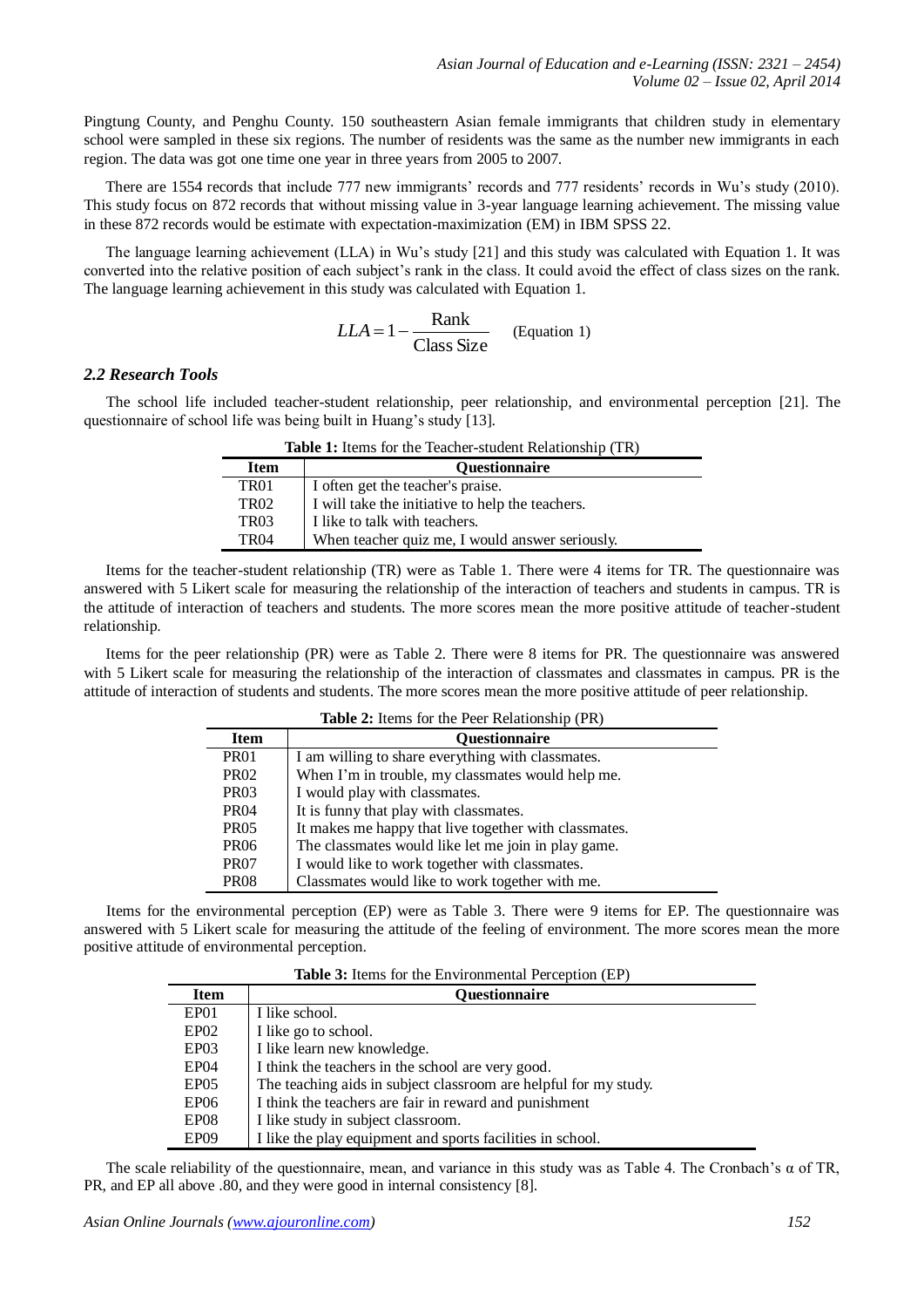| Scale                                 | Mean | S.D. | Cronbach's $\alpha$ |
|---------------------------------------|------|------|---------------------|
| The teacher-student relationship (TR) |      |      |                     |
| The peer relationship (PR)            | 3.04 |      |                     |
| The environmental perception (EP)     | 2.99 |      |                     |

**Table 4:** Scale Reliability of the Questionnaire in this study

## *2.3 Methodology of Data Analysis*

The data analysis methodology in this study was combining the time-oriented factors. The research data was tested the trend of average change in longitudinal study with growth curve model and average structure analysis. This study would focus on one variable that changed and growth with time [8]. How the effect of research variables on the starting average and the direction of the trajectory of the target variable would be tested with the covariance analysis of growth mixture model that include language learning achievement (LLA), teacher-student relationship (TR), peer relationship (PR), and environmental perception (EP).



**Figure 2:** The Growth Mixture Model In This Study

First, the relationship of initial state and the change with time of language learning achievement would be tested with the intercept and slope of growth curve model of language learning achievement. Second, the effect of the teacherstudent relationship, the peer relationship, and the environmental perception on language learning achievement would be tested with the growth curve model of language learning achievement. Third, the data would be analysis with growth mixture model with background of mother (BM).

The growth mixture model in this study was as Figure 2. The data of language learning achievement were got in 3 years (one year one time) for building the latent variable of intercept and slope (ILA and SLA) of 3 time points of language learning achievement (LLA1, LLA2, and LLA3), and the trace of language learning achievement in 3 years can be shown with the ILA and SLA in Figure 2. The change rate and direction of language learning achievement can be tested with ILA and SLA.

For testing the effect of the teacher-student relationship, the peer relationship, and the environmental perception on language learning achievement in different time, they all be build the latent variable of initial state (ITR, IPR, and IEP) and the change (STR, SPR, and SEP) based on 3-year data (TR1, TR2, TR3, PR1, PR2, PR3, EP1, EP2, and EP3).

The data would be analysis with Mplus 7.0. The fit situation of theoretical model and research would be shown with goodness of fit statistics, and the result would be shown with completely standardized solution.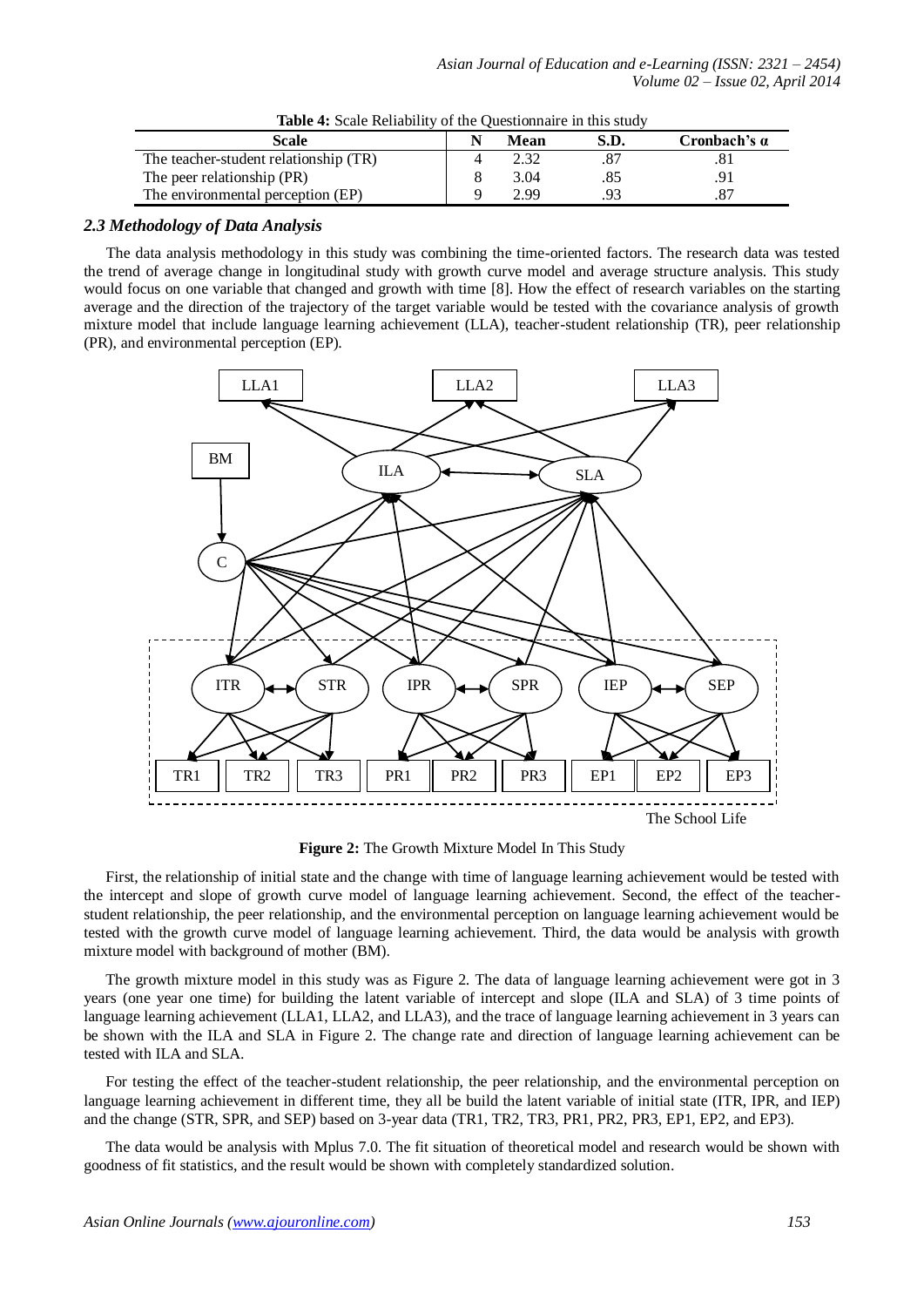## **3. RESULTS**

Data analysis applies a multi-step approach in this study. First, the measurement model was tested by subjecting the measures to a series of confirmatory factor analyses. Second, a structural equation model with moderating variable was developed to test the hypotheses.

## *3.1 The Sample Summarize*

The summarization of the research data in this study was as Table 5. There were 872 elementary school students in this study, and it included 275 male elementary school students (31.54%) and 271 female elementary school students (31.08%). 451 of them were southeastern Asian female immigrants' children (51.71%), and 421 of them were residents' children (48.28%). About the nationality of the mother, 421 of them were Taiwan (48.28%), 107 of them were Vietnam (12.27%), 234 of them were Indonesia (26.83%), 26 of them were Thailand (2.98%), 10 of them were Malaysia (1.15%), 29 of them were Philippines (3.33%), 42 of them were Myanmar (4.82), and the others were missing value in the nationality of the mother.

| Variable                      |                        | Frequency | Percent $(\% )$ |
|-------------------------------|------------------------|-----------|-----------------|
| Gender                        | Male                   | 275       | 31.54           |
|                               | Female                 | 271       | 31.08           |
|                               | Missing                | 326       | 37.38           |
| Background of mother          | New Immigrants         | 451       | 51.72           |
|                               | <b>Residents</b>       | 421       | 48.28           |
| The nationality of the mother | Taiwan                 | 421       | 48.28           |
|                               | Vietnam                | 107       | 12.27           |
|                               | Indonesia              | 234       | 26.83           |
|                               | Thailand               | 26        | 2.98            |
|                               | Malaysia               | 10        | 1.15            |
|                               | Philippines            | 29        | 3.33            |
|                               | Myanmar                | 42        | 4.82            |
|                               | Missing                | 3         | .34             |
| City                          | New Taipei City        | 110       | 12.61           |
|                               | <b>Taoyuan County</b>  | 132       | 15.14           |
|                               | <b>Taichung City</b>   | 125       | 14.33           |
|                               | <b>Yunlin County</b>   | 206       | 23.62           |
|                               | <b>Pingtung County</b> | 106       | 12.17           |
|                               | Penghu County          | 193       | 22.13           |
| Total                         |                        | 872       | 100.00          |

**Table 5:** Data summarize

## *3.2 Measurement Model*

Table 6, 7, 8 presents standardized loading and other metrics for the item measures as well as reliability and validity measures. A sample of 150 respondents. Chi-square test of model fit was 1442.65 (df=53, p-value<.01), RMSEA was .17, CFI was .66, TLI was .51, and SRMR was .17.

# *3.2.1 The School Life and Language Learning Achievement*

|  |  | Table 6: The Assessing of measurement model of the school life (SL) |  |  |  |
|--|--|---------------------------------------------------------------------|--|--|--|
|--|--|---------------------------------------------------------------------|--|--|--|

| <b>Item</b>               | <b>Estimate</b> | S.E. | t-value |
|---------------------------|-----------------|------|---------|
| $ITR \rightarrow ILA$     | $.16*$          | .05  | 3.03    |
| $IPR \rightarrow ILA$     | $.13*$          | .06  | 2.21    |
| $IEP \rightarrow ILA$     | $.19*$          | .08  | 2.36    |
| $ITR \rightarrow SLA$     | $\lt$ -.01      | .04  | $-.12$  |
| $IPR \rightarrow SLA$     | $-.04$          | .05  | $-.71$  |
| $IEP \rightarrow SLA$     | .02             | .05  | .45     |
| $STR \rightarrow SLA$     | .08             | .08  | .96     |
| $SPR \rightarrow SLA$     | $-.06$          | .07  | $-.91$  |
| $SEP \rightarrow SLA$     | .05             | .08  | .63     |
| $ITR \leftrightarrow STR$ | $-.01$          | .01  | $-.07$  |
| $IPR \leftrightarrow SPR$ | .02             | .01  | 1.70    |
| $IEP \leftrightarrow SEP$ | .01             | .01  | 1.70    |

\*: p-value<.05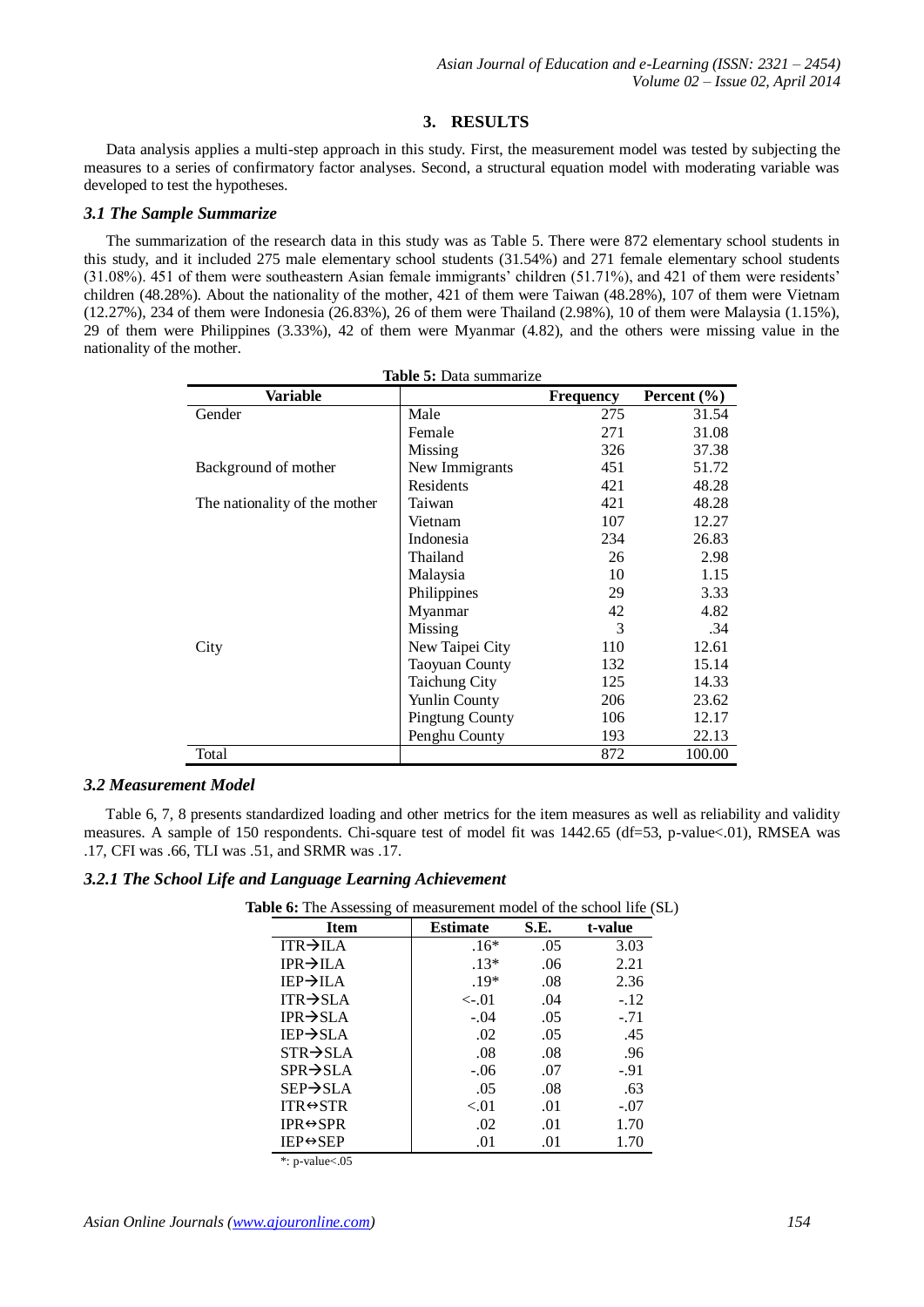The result of the effect of school life on language learning achievement was as Table 6. It could be found that early TR, PR, and EP were effect on the early the language learning achievement. The early TR, PR, and EP play an important in language learning achievement.

## *3.2.2 Grouping*

The entropy of two and three were as Table 7, and the entropy of three groups were largest. Entropy level of 0.6 or higher was sufficiently good class separation.

| <b>Table 7:</b> The entropy of groups |                |  |
|---------------------------------------|----------------|--|
| N of Groups                           | <b>Entropy</b> |  |
|                                       | .59            |  |
|                                       |                |  |
|                                       |                |  |

The data summarize of these three groups in this study in three years was as Table 8. There were 21 students in Group 1, and they all were immigrants' children. There were 482 students in Group 2, and 279 of them were immigrants' children and 203 of them were residents' children. There were 369 students in Group 3, and 151 of them were immigrants' children and 218 of them were residents' children.

| Group | N   | <b>Background</b> | Mean $(S.E.)$    |          |               |          |
|-------|-----|-------------------|------------------|----------|---------------|----------|
|       |     | Immigrants        | <b>Residents</b> | Year 1   | <b>Year 2</b> | Year 3   |
|       | 21  | 21(100.00%)       | $0(.00\%)$       | .32(.29) | .39(.27)      | .35(.28) |
|       | 482 | 279(57.88%)       | 203(42.12%)      | .43(.29) | .41(.30)      | .40(.30) |
|       | 369 | 151(40.92%)       | 218(59.08%)      | .62(.30) | .60(.29)      | .59(.29) |

**Table 8:** Data Summarize of Three Groups in Three Years



**Figure 3:** The language learning achievement curve of three groups in three years

With the figure of the language learning achievement curve of three groups in three years was as Figure 3, it could find that the language learning achievement of Group 3 was higher than other group. Group 1 was last one. So Group 1 was low-level language learning achievement group, Group 2 was middle-level language learning achievement group, and Group 3 was high-level language learning achievement group. The estimate of the factors of language learning achievement of Group 1, Group 2, and Group3 were as Table 9, Table 10, and Table 11.

## *3.2.3 Group 1: Low-level Language Learning Achievement Group*

| <b>Table 9:</b> The estimate of group 1 |                 |                 |       |  |  |  |
|-----------------------------------------|-----------------|-----------------|-------|--|--|--|
|                                         | <b>Estimate</b> | S.E.<br>t-value |       |  |  |  |
| <b>ITR</b>                              | $1.60*$         | .11             | 14.46 |  |  |  |
| <b>STR</b>                              | .09             | .08             | 1.13  |  |  |  |
| <b>IPR</b>                              | 1.85*           | .11             | 17.60 |  |  |  |
| <b>SPR</b>                              | $.54*$          | .08             | 6.61  |  |  |  |
| <b>IEP</b>                              | $2.05*$         | .09             | 22.54 |  |  |  |
| <b>SEP</b>                              | $.33*$          | .08             | 4.00  |  |  |  |

\*: p-value<.05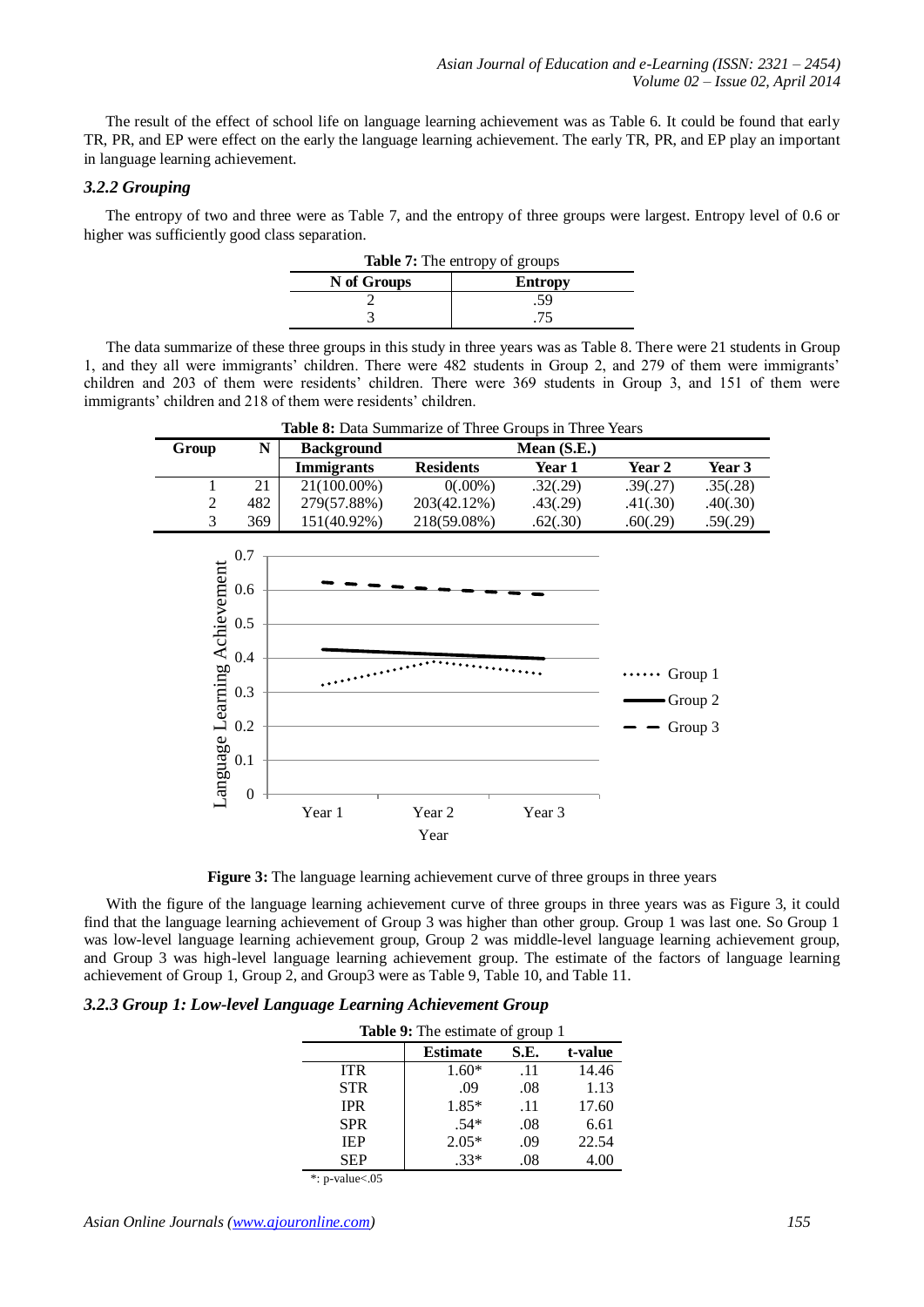In Group 1, the quality of peer relationship and feeling of environmental perception were growth (SPR and SEP), but the quality of teacher-student relationship was in a bottleneck situation (See Table 9). The language learning achievement was the weakest in three groups (See Figure 3). Not many children were in this Group 1 (See Table 8).

#### *3.2.4 Group 2: Middle-level Language Learning Achievement Group*

In Group 2, the quality of teacher-student relationship was decrease (STR). The peer relationship and feeling of environmental perception were not change (SPR and SEP) (See Table 10). The language learning achievement was the second in three groups (See Figure 3). Many children were in this Group 2 (See Table 8).

|                        | <b>Table 10:</b> The estimate of group 2 |      |         |  |  |
|------------------------|------------------------------------------|------|---------|--|--|
|                        | <b>Estimate</b>                          | S.E. | t-value |  |  |
| <b>ITR</b>             | $2.27*$                                  | .03  | 74.96   |  |  |
| <b>STR</b>             | $-.11*$                                  | .02  | $-4.92$ |  |  |
| <b>IPR</b>             | 2.88*                                    | .03  | 107.03  |  |  |
| <b>SPR</b>             | .03                                      | .02  | 1.50    |  |  |
| <b>IEP</b>             | 2.88*                                    | .02  | 119.26  |  |  |
| <b>SEP</b>             | .04                                      | .02  | 2.17    |  |  |
| *: $p$ -value $< 0.05$ |                                          |      |         |  |  |

## *3.2.5 Group 3: High-level Language Learning Achievement Group*

In Group 3, the quality of teacher-student relationship, peer relationship, and the feeling of environmental perception were decrease (STR, SPR, and SEP) (See Table 11). The language learning achievement was the best in three groups (See Figure 3).

| Table 11: The estimate of group 3 |                                    |     |          |  |  |
|-----------------------------------|------------------------------------|-----|----------|--|--|
|                                   | <b>Estimate</b><br>S.E.<br>t-value |     |          |  |  |
| <b>ITR</b>                        | $2.87*$                            | .04 | 79.68    |  |  |
| <b>STR</b>                        | $-.30*$                            | .03 | $-12.19$ |  |  |
| <b>IPR</b>                        | $3.43*$                            | .03 | 107.61   |  |  |
| <b>SPR</b>                        | $-.15*$                            | .02 | $-6.79$  |  |  |
| <b>IEP</b>                        | $3.28*$                            | .03 | 129.24   |  |  |
| <b>SEP</b>                        | $-.15*$                            | .02 | $-6.62$  |  |  |

#### \*: p-value<.05

## *3.2.6 Background of Mother*

The estimate of the number of immigrants' children and residents' children in three groups with Group 3 as the reference group was as Table 12.

For Group 1, the estimate number of immigrants' children and residents' children can be shown as Equation 2. The number of immigrants' children in Group 1 was .14 times  $(e^{-1.98})$  of the number of immigrants' children in Group 3. The number of residents' children in Group 1 was .14 times ( $e^{-1.98}$ ) of the number of residents' children in Group 3.

| $ln(\frac{Group1}{)}$<br>Group3<br>$= e^{-1.98}$<br>(Equation 2)<br>Table 12: Immigrants' and residents' children in three groups |          |         |                        |
|-----------------------------------------------------------------------------------------------------------------------------------|----------|---------|------------------------|
|                                                                                                                                   | Group 1  | Group 2 | Group 3<br>(Reference) |
| Intercepts                                                                                                                        | $-1.98*$ | $.55*$  |                        |
| Slope                                                                                                                             | $-27.82$ | $-.62*$ |                        |
| The ratio for 3 groups:                                                                                                           |          |         |                        |
| Immigrants' Children                                                                                                              | .14      | 1.73    | 1.00                   |
| Residents' Children                                                                                                               | .14      | .93     | 1.00                   |
| *: $p$ -value $< 0.05$                                                                                                            |          |         |                        |

For Group 2, the estimate number of immigrants' children and residents' children can be shown as Equation 3. The number of immigrants' children in Group 2 was 1.73 times ( $e^{0.55}$ ) of the number of immigrants' children in Group 3. The number of residents' children in Group 2 was .93 times ( $e^{-0.08}$ ) of the number of residents' children in Group 3.

$$
e^{\ln(\frac{Group2}{Group3})} = e^{0.55 - 0.62BM}
$$
 (Equation 3)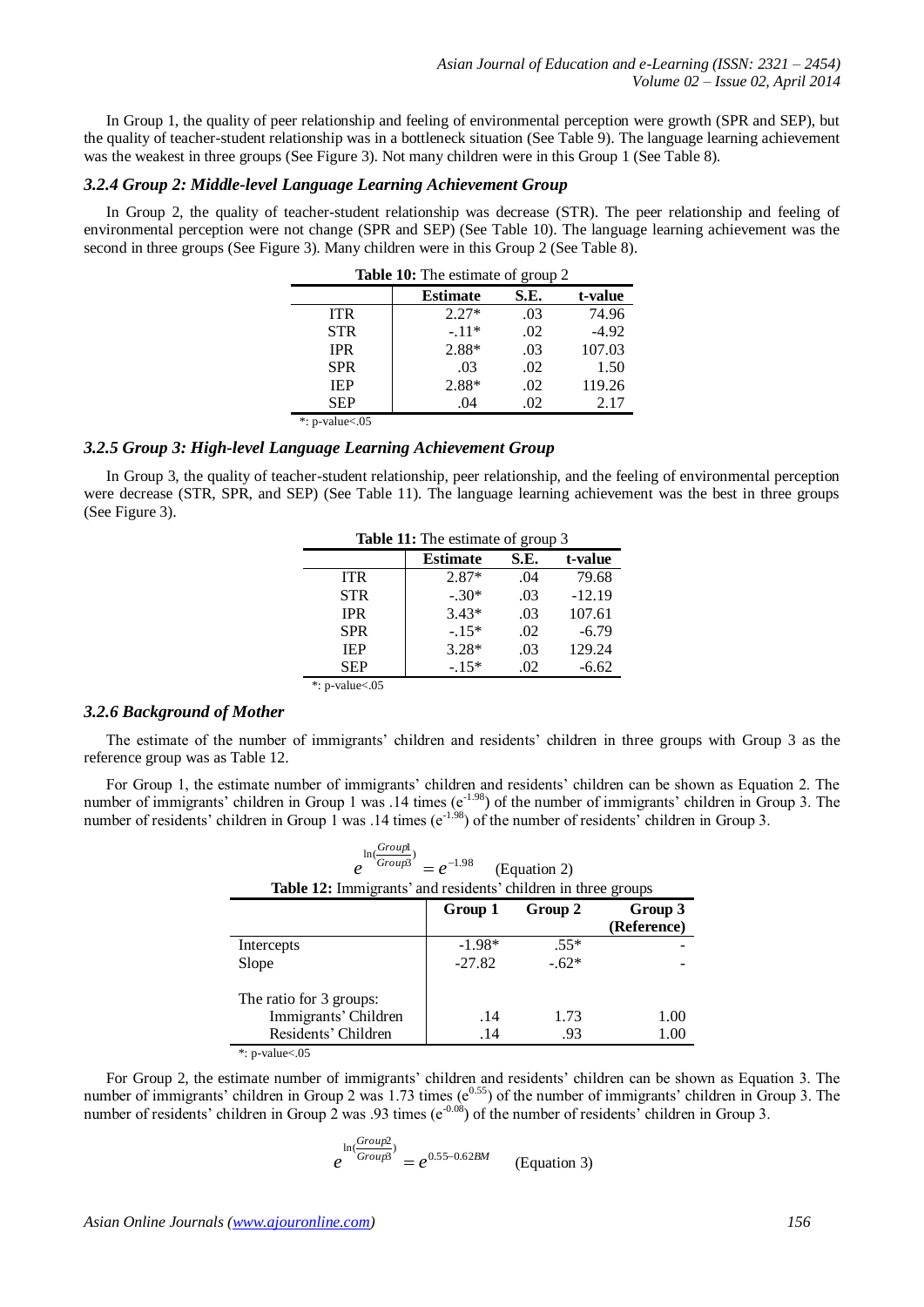The ratio of estimate number of immigrants' children in three groups was .14:1.73:1.00, and the ratio of estimate number of residents' children in three groups was .14:.93:1.00. It could be find that most immigrants' children was in Group 2, and the second was in Group 3. Most residents' child was in Group 3, and the second was in Group 2. Minimum number of immigrants' children and residents' children in Group 1.

### **4. CONCLUSION**

The early quality of teacher-student relationship, peer relationship and the early feeing of environmental perception would affect early language learning achievement. The relationship of language learning achievement and school life of elementary school students could be divided into three groups. Group 1 was as a low-level language learning achievement group, Group 2 was as middle-level language learning achievement group, and Group 3 was as high-level language learning achievement group. Group 1 students were weak in language learning, but the quality of peer relationship and environmental perception were growth. The language learning achievement of Group 2 students were better than Group 1 students, but weak than Group 3 students. Their quality of teacher-student relationship was decrease. Group 3 students did a good job in language learning, but the quality of teacher-student relationship, peer relationship, and environmental perception were decrease. For immigrants' children, most of them were Group 2 students. For residents' children, most of them were Group 3 students.

Most of immigrants' children were Group 2 students that language learning achievement were weak than Group 3, but the growth of peer relationship and environmental perception were not inferior to Group 3. Most of residents' children were Group 3 students that language learning achievement was better than Group 3, but the growth of peer relationship and environmental perception were inferior to Group 3. So most language learning achievement of residents' children were better than immigrants' children. This result was the same as Mohammadpour [17], Akar [1], Chiu and Chow [4] and Ho [10].

No matter what group these elementary school students belong, they all need the help of improve the quality of teacher-student relationship. For low-level language learning achievement students, most of them were immigrants' children, teachers should focus on how to improve their language learning achievement. For high-level language learning achievement students, most of them were residents' children, teachers should focus on how to improve their quality of school life.

## **5. ACKNOWLEDGEMENTS**

This study is based in part on data from the Survey Research Data Archive (SRDA) provided by the Academia Sinica. The interpretation and conclusions contained herein do not represent those of Survey Research Data Archive (SRDA) or Academia Sinica.

#### **6. REFERENCES**

- [1] Akar, H. "Challenges for schools in communities with internal migration flows: evidence from Turkey", International Journal of Educational Development, vol. 30, no. 3, pp. 263-276, 2010.
- [2] Chiang, C.C. "New immigrant women parents to participate in their children to school life adaptation: Shuguang Elementary School in Pingtung County", Master's Thesis, Graduate Institute of Educational Administration, National Pingtung University of Education, Taiwan, 2005.
- [3] Chin, J.M.C. & Yu, S.C. "School Adjustment Among Children of Immigrant Mothers in Taiwan", Social Behavior and Personality: an International Journal, vol. 36, no. 8, pp. 1141-1152, 2008.
- [4] Chiu, M.M. & Chow, B.W.Y. "Culture, motivation, and reading achievement: High school students in 41 countries", Learning and Individual Differences, vol. 20, no. 6, pp. 579-592, 2010.
- [5] Chen, C.L. "A Case Study of The SCHOOL adjustment of 4 Migrant Brides' Children", Master's Thesis, Department of counseling and psychology, Hua-Shih College of Education, Taiwan, 2005.
- [6] Chen, P.J. "A Study of the Relationship between Family Environment and School Life Adjustment for Foreign Brides' Children-Study of Southeast Asia Brides in Taiwan", Master's Thesis, Department of infant and child care, National Taipei University of Nursing and Health Sciences, Taiwan, 2004.
- [7] Chen, Y.S. & Cheng, C.H. "Assessing mathematics learning achievement using hybrid rough set classifiers and multiple regression analysis", Applied Soft Computing, vol. 13, no. 2, pp. 1183-1192, 2013.
- [8] Cortina, J.M. "What is coefficient alpha? An examination of theory and applications", Journal of Applied Psychology, vol. 78, pp. 98-104, 1993.
- [9] Duncan, T. E., & Duncan, S. C. "Modeling the processes if development via latent growth curve methodology", Structural Equation Model, vol. 2, no. 3, pp. 187-213, 1995.